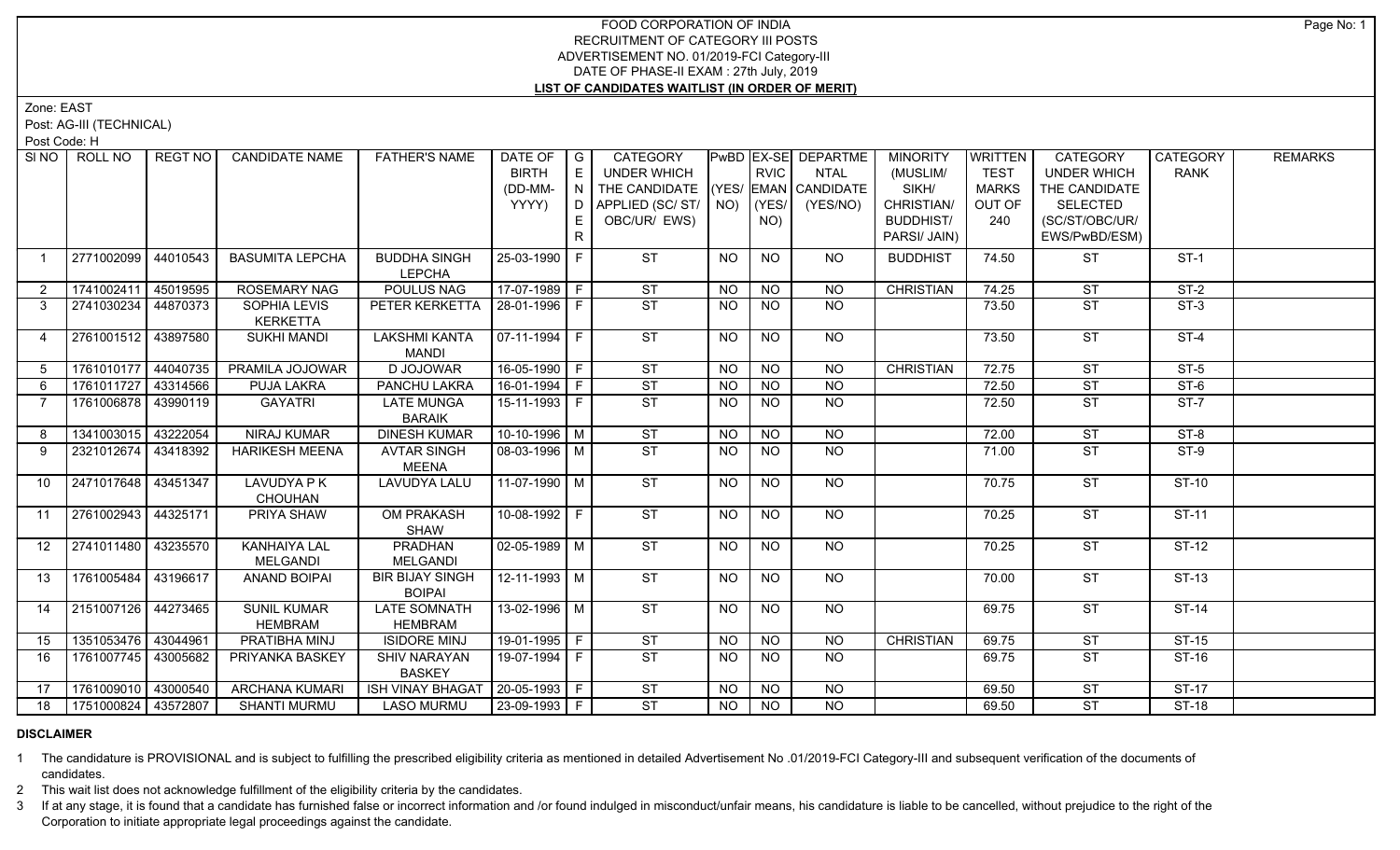## FOOD CORPORATION OF INDIA RECRUITMENT OF CATEGORY III POSTS ADVERTISEMENT NO. 01/2019-FCI Category-III DATE OF PHASE-II EXAM : 27th July, 2019 **LIST OF CANDIDATES WAITLIST (IN ORDER OF MERIT)**

Zone: EAST

Post: AG-III (TECHNICAL)

Post Code: H

| SINO | ROLL NO               | <b>REGT NO</b> | <b>CANDIDATE NAME</b>                     | <b>FATHER'S NAME</b>                 | DATE OF   G<br><b>BIRTH</b><br>(DD-MM-<br>YYYY) | E<br>N<br>D I | <b>CATEGORY</b><br><b>UNDER WHICH</b><br>THE CANDIDATE (YES/ EMAN CANDIDATE<br>APPLIED (SC/ST/ NO) |                | <b>RVIC</b><br>(YES/ | PwBD EX-SE DEPARTME<br><b>NTAL</b><br>(YES/NO) | <b>MINORITY</b><br>(MUSLIM/<br>SIKH/<br>CHRISTIAN/ | WRITTEN<br><b>TEST</b><br><b>MARKS</b><br>OUT OF | CATEGORY<br><b>UNDER WHICH</b><br>THE CANDIDATE<br><b>SELECTED</b> | CATEGORY<br><b>RANK</b> | <b>REMARKS</b> |
|------|-----------------------|----------------|-------------------------------------------|--------------------------------------|-------------------------------------------------|---------------|----------------------------------------------------------------------------------------------------|----------------|----------------------|------------------------------------------------|----------------------------------------------------|--------------------------------------------------|--------------------------------------------------------------------|-------------------------|----------------|
|      |                       |                |                                           |                                      |                                                 | R             | OBC/UR/ EWS)                                                                                       |                | NO)                  |                                                | <b>BUDDHIST/</b><br>PARSI/ JAIN)                   | 240                                              | (SC/ST/OBC/UR/<br>EWS/PwBD/ESM)                                    |                         |                |
| 19   | 1761015900   43997956 |                | <b>DENECIA AQUILA</b><br><b>TIGGA</b>     | <b>DOMINIC TIGGA</b>                 | 29-05-1994 F                                    |               | <b>ST</b>                                                                                          | NO             | <b>NO</b>            | NO                                             | <b>CHRISTIAN</b>                                   | 69.25                                            | <b>ST</b>                                                          | ST-19                   |                |
| 20   | 2771001292 45110852   |                | <b>LAKPA SANG YOLMO</b>                   | <b>DAWA YOLMO</b>                    | $11-04-1990$ M                                  |               | <b>ST</b>                                                                                          | NO.            | NO                   | <b>NO</b>                                      | <b>BUDDHIST</b>                                    | 69.00                                            | <b>ST</b>                                                          | ST-20                   |                |
| 21   | 2161003963 43687433   |                | <b>MALATI BESHRA</b>                      | <b>MAISA BESHRA</b>                  | $\sqrt{03-06-1997}$ F                           |               | ST                                                                                                 | <b>NO</b>      | <b>NO</b>            | <b>NO</b>                                      |                                                    | 69.00                                            | ST                                                                 | $ST-21$                 |                |
| 22   | 1761009815 43478123   |                | KAUSHALYA KUJUR                           | <b>BINDESHWAR</b><br><b>ORAON</b>    | 26-07-1992 F                                    |               | <b>ST</b>                                                                                          | <b>NO</b>      | <b>NO</b>            | <b>NO</b>                                      |                                                    | 68.50                                            | <b>ST</b>                                                          | <b>ST-22</b>            |                |
| 23   | 1761013432 44167491   |                | <b>DEEPTI KISKU</b>                       | <b>DASHRATH KISKU</b>                | $\vert 03 - 03 - 1991 \vert F$                  |               | ST                                                                                                 | <b>NO</b>      | N <sub>O</sub>       | $\overline{NO}$                                |                                                    | 68.00                                            | ST                                                                 | $ST-23$                 |                |
| 24   | 2001005777 43634080   |                | SANTOSH MADAN<br><b>MAGHADE</b>           | MADAN                                | 10-01-1994 M                                    |               | ST                                                                                                 | <b>NO</b>      | NO                   | NO                                             |                                                    | 67.75                                            | ST                                                                 | ST-24                   |                |
| 25   | 1411100557 43506886   |                | <b>NEHA CHONHATI</b><br><b>MINZ</b>       | <b>SAJJIT MINZ</b>                   | $19-08-1993$ F                                  |               | ST                                                                                                 | <b>NO</b>      | $\overline{NO}$      | $\overline{NO}$                                | <b>CHRISTIAN</b>                                   | 67.00                                            | $\overline{\text{ST}}$                                             | $ST-25$                 |                |
| 26   | 1941014856 43410198   |                | <b>NIRMALA MANDLOI</b>                    | MUKESH MANDLOI   04-06-1997   F      |                                                 |               | ST                                                                                                 | <b>NO</b>      | <b>NO</b>            | NO                                             |                                                    | 67.00                                            | <b>ST</b>                                                          | $ST-26$                 |                |
| 27   | 2771005749 44861353   |                | <b>SUDAKSHINA</b><br><b>HANGMA SERENG</b> | YUGESH HANG<br><b>SERENG</b>         | $\boxed{03-01-1994}$ F                          |               | ST                                                                                                 | NO.            | <b>NO</b>            | NO                                             |                                                    | 67.00                                            | <b>ST</b>                                                          | $ST-27$                 |                |
| 28   | 1761010129 43157826   |                | <b>GITANJALI KHALKHO</b>                  | <b>BASUDEO</b><br><b>KHALKHO</b>     | 13-09-1990 F                                    |               | ST                                                                                                 | NO.            | NO.                  | NO.                                            |                                                    | 67.00                                            | <b>ST</b>                                                          | <b>ST-28</b>            |                |
| 29   | 1761006842 43842112   |                | PUSHPA KHALKHO                            | <b>FAUDA KHALKHO</b>                 | 22-04-1993 F                                    |               | <b>ST</b>                                                                                          | <b>NO</b>      | <b>NO</b>            | <b>NO</b>                                      |                                                    | 66.75                                            | <b>ST</b>                                                          | <b>ST-29</b>            |                |
| 30   | 2151008500 43639210   |                | <b>DILESWARO</b><br>MANDALA               | <b>BAGHASING</b><br><b>MANDALA</b>   | 01-05-1991 M                                    |               | ST                                                                                                 | NO.            | NO.                  | NO                                             |                                                    | 66.25                                            | <b>ST</b>                                                          | ST-30                   |                |
| 31   | 2531001438 43166256   |                | <b>JUNOON CHAKMA</b>                      | <b>DEBARAJ CHAKMA</b>                | $ 29-12-1996 $ M                                |               | ST                                                                                                 | N <sub>O</sub> | $\overline{NO}$      | N <sub>O</sub>                                 | <b>BUDDHIST</b>                                    | 66.25                                            | ST                                                                 | $ST-31$                 |                |
| 32   | 2721002548 43275230   |                | <b>KABITA ORAON</b>                       | <b>BADAN CHANDRA</b><br><b>ORAON</b> | 05-05-1989   F                                  |               | ST                                                                                                 | NO.            | <b>NO</b>            | NO                                             |                                                    | 66.25                                            | <b>ST</b>                                                          | $ST-32$                 |                |
| 33   | 1231000038 43670371   |                | <b>TANU BULO</b>                          | <b>VIJAY BULO</b>                    | $10-02-1996$ M                                  |               | ST                                                                                                 | <b>NO</b>      | <b>NO</b>            | <b>NO</b>                                      | <b>CHRISTIAN</b>                                   | 66.00                                            | <b>ST</b>                                                          | $ST-33$                 |                |
| 34   | 1761001359 44476242   |                | <b>SONU WILLIAM</b><br><b>KISKU</b>       | <b>BHUSAN KISKU</b>                  | 05-12-1993   M                                  |               | ST                                                                                                 | NO.            | NO                   | <b>NO</b>                                      | <b>CHRISTIAN</b>                                   | 65.75                                            | $\overline{\text{ST}}$                                             | ST-34                   |                |
| 35   | 2321009992            | 43554784       | <b>VIRENDRA MEENA</b>                     | <b>SUMRATA RAM</b><br><b>MEENA</b>   | 20-11-1996 M                                    |               | ST                                                                                                 | <b>NO</b>      | <b>NO</b>            | NO                                             |                                                    | 65.75                                            | <b>ST</b>                                                          | ST-35                   |                |
| 36   | 2101002826 43709942   |                | <b>HUBERT JONES</b><br><b>SHULLAI</b>     | <b>LEBANON J BLAH</b>                | $13 - 06 - 1993$ M                              |               | ST                                                                                                 | NO             | <b>NO</b>            | <b>NO</b>                                      | <b>CHRISTIAN</b>                                   | 65.50                                            | <b>ST</b>                                                          | ST-36                   |                |

### **DISCLAIMER**

1 The candidature is PROVISIONAL and is subject to fulfilling the prescribed eligibility criteria as mentioned in detailed Advertisement No .01/2019-FCI Category-III and subsequent verification of the documents of candidates.

2 This wait list does not acknowledge fulfillment of the eligibility criteria by the candidates.

3 If at any stage, it is found that a candidate has furnished false or incorrect information and /or found indulged in misconduct/unfair means, his candidature is liable to be cancelled, without prejudice to the right of t Corporation to initiate appropriate legal proceedings against the candidate.

Page No: 2